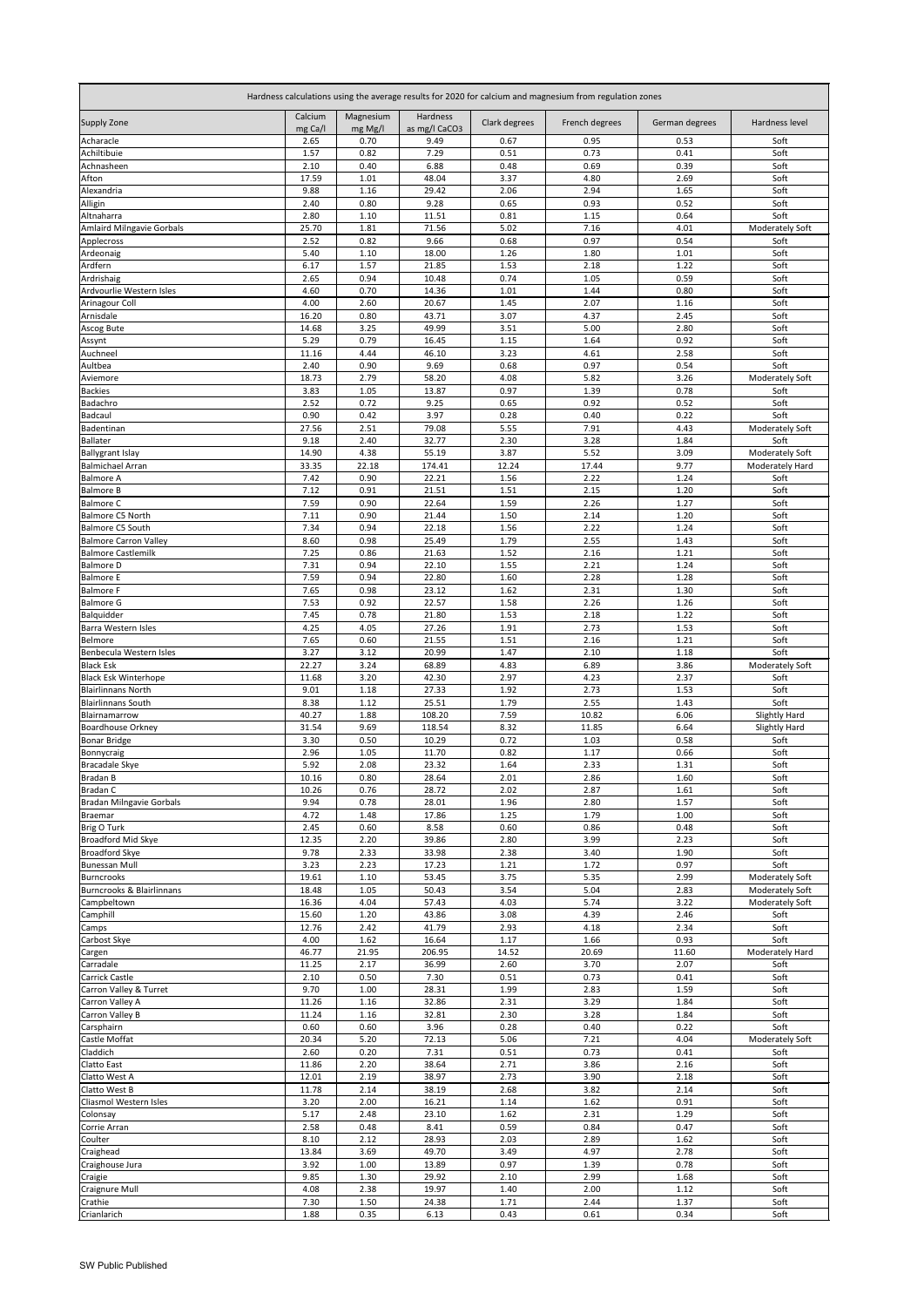| Hardness calculations using the average results for 2020 for calcium and magnesium from regulation zones |                    |                      |                           |               |                |                |                                           |  |
|----------------------------------------------------------------------------------------------------------|--------------------|----------------------|---------------------------|---------------|----------------|----------------|-------------------------------------------|--|
| <b>Supply Zone</b>                                                                                       | Calcium<br>mg Ca/l | Magnesium<br>mg Mg/I | Hardness<br>as mg/l CaCO3 | Clark degrees | French degrees | German degrees | <b>Hardness level</b>                     |  |
| Daer A                                                                                                   | 10.65              | 0.94                 | 30.44                     | 2.14          | 3.04           | 1.71           | Soft                                      |  |
| Daer B                                                                                                   | 11.01              | 0.98                 | 31.50                     | 2.21          | 3.15           | 1.76           | Soft                                      |  |
| Daer C<br>Daer Camps A                                                                                   | 11.03<br>11.81     | 0.99<br>1.96         | 31.59<br>37.53            | 2.22<br>2.63  | 3.16<br>3.75   | 1.77<br>2.10   | Soft<br>Soft                              |  |
| Daer Camps B                                                                                             | 10.74              | 1.12                 | 31.40                     | 2.20          | 3.14           | 1.76           | Soft                                      |  |
| Daer Coulter                                                                                             | 10.89              | 0.90                 | 30.87                     | 2.17          | 3.09           | 1.73           | Soft                                      |  |
| Dalmally                                                                                                 | 1.57               | 1.18                 | 8.77                      | 0.62          | 0.88           | 0.49           | Soft                                      |  |
| Dalwhinnie                                                                                               | 31.80              | 0.90                 | 83.04                     | 5.83          | 8.30           | 4.65           | <b>Moderately Soft</b>                    |  |
| Dervaig Mull<br>Dhu Loch Bute                                                                            | 2.52<br>3.35       | 1.98<br>1.77         | 14.43<br>15.64            | 1.01<br>1.10  | 1.44<br>1.56   | 0.81<br>0.88   | Soft<br>Soft                              |  |
| Diabeg                                                                                                   | 5.70               | 2.20                 | 23.27                     | 1.63          | 2.33           | 1.30           | Soft                                      |  |
| Dornoch                                                                                                  | 18.52              | 1.12                 | 50.81                     | 3.56          | 5.08           | 2.85           | Moderately Soft                           |  |
| Dougliehill                                                                                              | 14.88              | 1.07                 | 41.53                     | 2.91          | 4.15           | 2.33           | Soft                                      |  |
| Drimnin                                                                                                  | 3.40               | 1.80                 | 15.88                     | 1.11          | 1.59           | 0.89           | Soft                                      |  |
| Drumbeg<br>Durness                                                                                       | 3.10<br>37.08      | 1.40<br>12.45        | 13.49<br>143.71           | 0.95<br>10.08 | 1.35<br>14.37  | 0.76<br>8.05   | Soft<br>Slightly Hard                     |  |
| Earlish Skye                                                                                             | 4.50               | 2.75                 | 22.54                     | 1.58          | 2.25           | 1.26           | Soft                                      |  |
| <b>Eday Orkney</b>                                                                                       | 57.48              | 18.90                | 221.13                    | 15.51         | 22.11          | 12.39          | Moderately Hard                           |  |
| Eela Water Shetland                                                                                      | 6.35               | 2.54                 | 26.29                     | 1.84          | 2.63           | 1.47           | Soft                                      |  |
| Eredine<br>Fair Isle Shetland                                                                            | 3.20               | 0.60                 | 10.45                     | 0.73          | 1.05           | 0.59           | Soft                                      |  |
| <b>Fetlar Shetland</b>                                                                                   | 66.00<br>4.10      | 14.00<br>9.70        | 222.24<br>50.12           | 15.59<br>3.52 | 22.22<br>5.01  | 12.45<br>2.81  | Moderately Hard<br><b>Moderately Soft</b> |  |
| Finlas                                                                                                   | 4.65               | 0.82                 | 14.97                     | 1.05          | 1.50           | 0.84           | Soft                                      |  |
| Forehill                                                                                                 | 34.60              | 6.83                 | 114.41                    | 8.03          | 11.44          | 6.41           | Slightly Hard                             |  |
| Fort Augustus                                                                                            | 6.80               | 1.88                 | 24.70                     | 1.73          | 2.47           | 1.38           | Soft                                      |  |
| Fort William<br>Foula Shetland                                                                           | 28.51<br>29.00     | 2.30<br>6.90         | 80.59<br>100.73           | 5.65<br>7.07  | 8.06<br>10.07  | 4.52<br>5.64   | Moderately Soft<br>Slightly Hard          |  |
| Geocrab Western Isles                                                                                    | 1.70               | 2.10                 | 12.88                     | 0.90          | 1.29           | 0.72           | Soft                                      |  |
| Gigha                                                                                                    | 9.85               | 3.58                 | 39.30                     | 2.76          | 3.93           | 2.20           | Soft                                      |  |
| Glenconvinth                                                                                             | 6.79               | 1.06                 | 21.30                     | 1.49          | 2.13           | 1.19           | Soft                                      |  |
| Glencorse A                                                                                              | 11.45              | 1.54                 | 34.90                     | 2.45          | 3.49           | 1.96           | Soft                                      |  |
| Glencorse B<br>Glencorse C                                                                               | 10.80<br>11.31     | 1.46<br>1.52         | 32.95<br>34.47            | 2.31<br>2.42  | 3.29<br>3.45   | 1.85<br>1.93   | Soft<br>Soft                              |  |
| Glencorse D                                                                                              | 11.30              | 1.50                 | 34.36                     | 2.41          | 3.44           | 1.93           | Soft                                      |  |
| Glencorse_E                                                                                              | 11.14              | 1.50                 | 33.96                     | 2.38          | 3.40           | 1.90           | Soft                                      |  |
| Glendale Skye                                                                                            | 4.75               | 3.48                 | 26.16                     | 1.84          | 2.62           | 1.47           | Soft                                      |  |
| Glendevon A<br>Glendevon B                                                                               | 13.35<br>13.45     | 1.94                 | 41.29<br>41.82            | 2.90<br>2.93  | 4.13<br>4.18   | 2.31<br>2.34   | Soft<br>Soft                              |  |
| Glendevon/Glenfarg                                                                                       | 17.14              | 2.01<br>3.14         | 55.68                     | 3.91          | 5.57           | 3.12           | Moderately Soft                           |  |
| Glenelg                                                                                                  | 3.15               | 0.52                 | 10.00                     | 0.70          | 1.00           | 0.56           | Soft                                      |  |
| Glenfarg                                                                                                 | 19.00              | 3.60                 | 62.21                     | 4.36          | 6.22           | 3.49           | <b>Moderately Soft</b>                    |  |
| Glenfarg/Kinnesswood A                                                                                   | 18.96              | 3.45                 | 61.49                     | 4.31          | 6.15           | 3.45           | Moderately Soft                           |  |
| Glenfarg/Kinnesswood B<br>Glengap                                                                        | 19.49<br>14.30     | 3.61<br>1.08         | 63.47<br>40.12            | 4.45<br>2.81  | 6.35<br>4.01   | 3.56<br>2.25   | <b>Moderately Soft</b><br>Soft            |  |
| Glenlatterach                                                                                            | 37.52              | 1.27                 | 98.83                     | 6.93          | 9.88           | 5.54           | Moderately Soft                           |  |
| Glenuig                                                                                                  | 2.00               | 0.80                 | 8.28                      | 0.58          | 0.83           | 0.46           | Soft                                      |  |
| Govig Western Isles                                                                                      | 2.90               | 3.00                 | 19.57                     | 1.37          | 1.96           | 1.10           | Soft                                      |  |
| Greenock                                                                                                 | 15.05              | 1.10                 | 42.07                     | 2.95          | 4.21           | 2.36           | Soft                                      |  |
| Herricks<br>Hopes                                                                                        | 21.40<br>13.78     | 4.04<br>5.15         | 70.01<br>55.56            | 4.91<br>3.90  | 7.00<br>5.56   | 3.92<br>3.11   | Moderately Soft<br><b>Moderately Soft</b> |  |
| Howden                                                                                                   | 14.91              | 4.53                 | 55.83                     | 3.92          | 5.58           | 3.13           | <b>Moderately Soft</b>                    |  |
| <b>Hoy Calder</b>                                                                                        | 27.41              | 5.88                 | 92.57                     | 6.49          | 9.26           | 5.19           | Moderately Soft                           |  |
| Hushinish Western Isles                                                                                  | 5.20               | 2.40                 | 22.84                     | 1.60          | 2.28           | 1.28           | Soft                                      |  |
| Inchlaggan<br>Innerleithen                                                                               | 2.50<br>32.08      | 0.30<br>7.53         | 7.47<br>111.00            | 0.52<br>7.79  | 0.75<br>11.10  | 0.42<br>6.22   | Soft<br>Slightly Hard                     |  |
| Inverary                                                                                                 | 1.73               | 0.75                 | 7.40                      | 0.52          | 0.74           | 0.41           | Soft                                      |  |
| Invercannie                                                                                              | 7.84               | 1.25                 | 24.70                     | 1.73          | 2.47           | 1.38           | Soft                                      |  |
| Invergarry                                                                                               | 1.98               | 0.30                 | 6.17                      | 0.43          | 0.62           | 0.35           | Soft                                      |  |
| Invermoriston                                                                                            | 10.60              | 0.62<br>1.25         | 29.00<br>31.49            | 2.03<br>2.21  | 2.90<br>3.15   | 1.62<br>1.76   | Soft<br>Soft                              |  |
| Inverness<br>Kaim Lochwinnoch                                                                            | 10.56<br>13.62     | 1.31                 | 39.37                     | 2.76          | 3.94           | 2.21           | Soft                                      |  |
| Kenmore                                                                                                  | 39.05              | 7.62                 | 128.76                    | 9.03          | 12.88          | 7.21           | Slightly Hard                             |  |
| Kettleton                                                                                                | 10.99              | 4.24                 | 44.85                     | 3.15          | 4.49           | 2.51           | Soft                                      |  |
| Kilberry                                                                                                 | 11.30              | 3.20                 | 41.35                     | 2.90          | 4.14           | 2.32           | Soft<br>Soft                              |  |
| Kilchoan<br>Killiecrankie                                                                                | 4.35<br>18.60      | 2.62<br>1.43         | 21.63<br>52.29            | 1.52<br>3.67  | 2.16<br>5.23   | 1.21<br>2.93   | Moderately Soft                           |  |
| Killin                                                                                                   | 4.72               | 0.60                 | 14.24                     | 1.00          | 1.42           | 0.80           | Soft                                      |  |
| Killylour                                                                                                | 3.38               | 1.25                 | 13.57                     | 0.95          | 1.36           | 0.76           | Soft                                      |  |
| Kilmaluag Skye                                                                                           | 9.50               | 3.62                 | 38.59                     | 2.71          | 3.86           | 2.16           | Soft                                      |  |
| Kilmelford<br>Kinloch Rannoch                                                                            | 5.90<br>6.65       | 1.05<br>1.60         | 19.04<br>23.17            | 1.34<br>1.63  | 1.90<br>2.32   | 1.07<br>1.30   | Soft<br>Soft                              |  |
| Kinlochbervie                                                                                            | 2.85               | 0.92                 | 10.89                     | 0.76          | 1.09           | 0.61           | Soft                                      |  |
| Kinlochewe                                                                                               | 2.10               | 0.50                 | 7.30                      | 0.51          | 0.73           | 0.41           | Soft                                      |  |
| Kinlochleven                                                                                             | 3.05               | 0.38                 | 9.17                      | 0.64          | 0.92           | 0.51           | Soft                                      |  |
| Kirbister Orkney                                                                                         | 28.76              | 8.97                 | 108.64                    | 7.62          | 10.86          | 6.09           | Slightly Hard                             |  |
| Kirkmichael<br>Kyle of Lochalsh                                                                          | 3.52<br>3.55       | 1.15<br>1.90         | 13.51<br>16.67            | 0.95<br>1.17  | 1.35<br>1.67   | 0.76<br>0.93   | Soft<br>Soft                              |  |
| Kylesku                                                                                                  | 2.30               | 1.00                 | 9.85                      | 0.69          | 0.99           | 0.55           | Soft                                      |  |
| Laggan Bridge                                                                                            | 29.70              | 2.00                 | 82.33                     | 5.78          | 8.23           | 4.61           | <b>Moderately Soft</b>                    |  |
| Laid                                                                                                     | 2.00               | 0.70                 | 7.87                      | 0.55          | 0.79           | 0.44           | Soft                                      |  |
| Larchfield                                                                                               | 38.09              | 18.85                | 172.55<br>66.55           | 12.11         | 17.25<br>6.66  | 9.67           | Moderately Hard                           |  |
| Lerwick Shetland<br>Lintrathen                                                                           | 19.95<br>9.85      | 4.08<br>1.75         | 31.77                     | 4.67<br>2.23  | 3.18           | 3.73<br>1.78   | <b>Moderately Soft</b><br>Soft            |  |
| <b>Lismore Primary</b>                                                                                   | 119.60             | 3.70                 | 313.62                    | 22.00         | 31.36          | 17.57          | Hard                                      |  |
| Loch Eck                                                                                                 | 6.81               | 0.94                 | 20.86                     | 1.46          | 2.09           | 1.17           | Soft                                      |  |
| Lochaline                                                                                                | 4.05               | 1.73                 | 17.22                     | 1.21          | 1.72           | 0.96           | Soft                                      |  |
| Lochcarron                                                                                               | 3.60               | 1.08                 | 13.42                     | 0.94          | 1.34           | 0.75           | Soft                                      |  |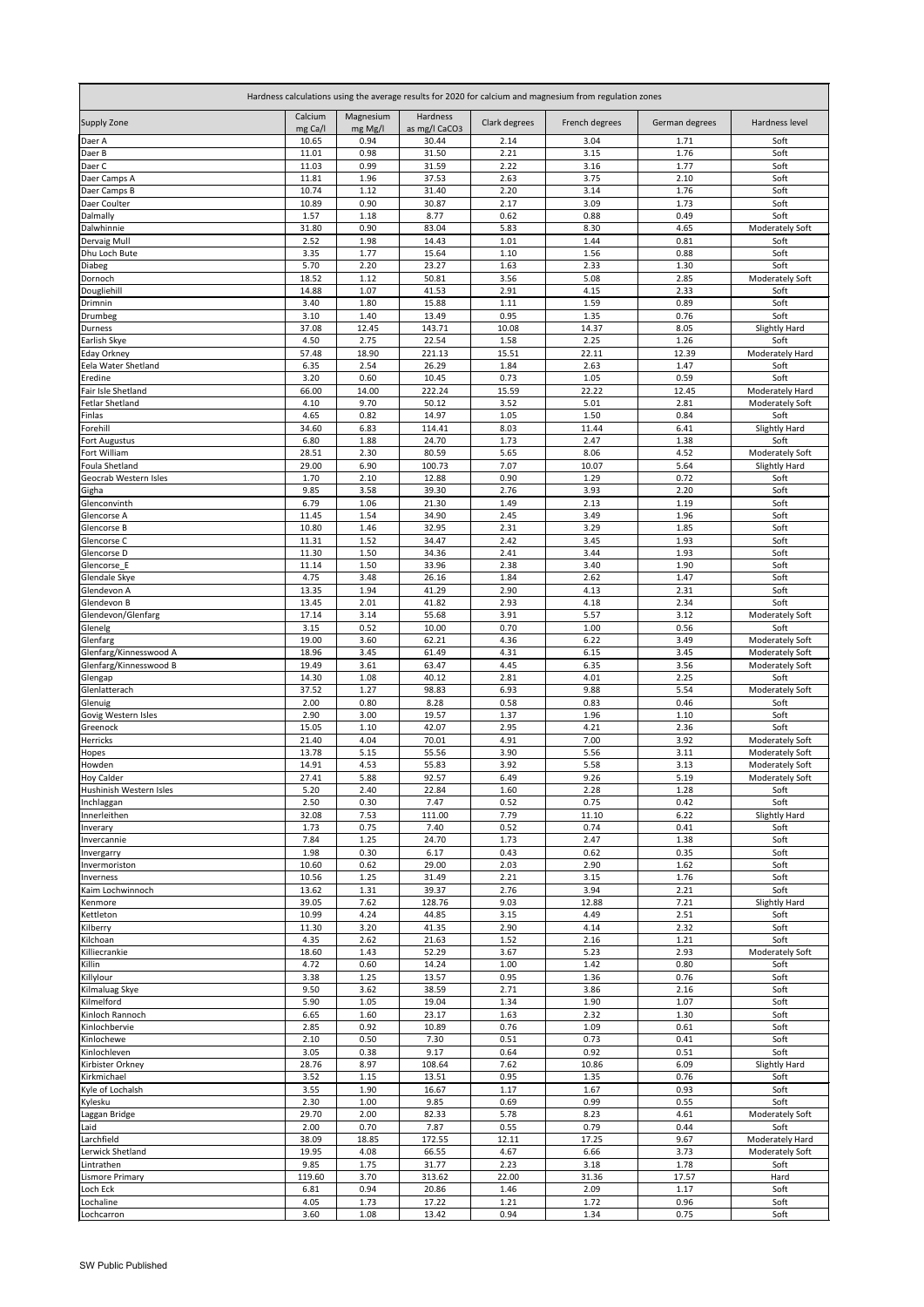| Hardness calculations using the average results for 2020 for calcium and magnesium from regulation zones |                    |                      |                           |               |                |                |                         |  |
|----------------------------------------------------------------------------------------------------------|--------------------|----------------------|---------------------------|---------------|----------------|----------------|-------------------------|--|
| <b>Supply Zone</b>                                                                                       | Calcium<br>mg Ca/l | Magnesium<br>mg Mg/l | Hardness<br>as mg/l CaCO3 | Clark degrees | French degrees | German degrees | Hardness level          |  |
| Lochearnhead                                                                                             | 4.28               | 0.55                 | 12.94                     | 0.91          | 1.29           | 0.73           | Soft                    |  |
| Lochgoilhead                                                                                             | 2.60               | 0.45                 | 8.34                      | 0.58          | 0.83           | 0.47           | Soft                    |  |
| Lochinvar<br>Lochinver                                                                                   | 12.10<br>3.92      | 1.52<br>1.65         | 36.44<br>16.57            | 2.56<br>1.16  | 3.64<br>1.66   | 2.04<br>0.93   | Soft<br>Soft            |  |
| Lochmaddy Western Isles                                                                                  | 23.32              | 2.02                 | 66.49                     | 4.66          | 6.65           | 3.73           | Moderately Soft         |  |
| Lochranza Arran                                                                                          | 2.62               | 0.38                 | 8.10                      | 0.57          | 0.81           | 0.45           | Soft                    |  |
| Lomond Hills                                                                                             | 26.30              | 5.92                 | 89.96                     | 6.31          | 9.00           | 5.04           | Moderately Soft         |  |
| Lomond Hills BH Mix                                                                                      | 29.98              | 18.80                | 152.11                    | 10.67         | 15.21          | 8.52           | Moderately Hard         |  |
| Lumsden<br>Mallaig                                                                                       | 33.08<br>2.35      | 3.25<br>1.23         | 95.90<br>10.92            | 6.73<br>0.77  | 9.59<br>1.09   | 5.37<br>0.61   | Moderately Soft<br>Soft |  |
| Mannofield East                                                                                          | 10.97              | 1.36                 | 32.96                     | 2.31          | 3.30           | 1.85           | Soft                    |  |
| Mannofield North                                                                                         | 10.04              | 1.40                 | 30.81                     | 2.16          | 3.08           | 1.73           | Soft                    |  |
| Mannofield South                                                                                         | 10.25              | 1.36                 | 31.17                     | 2.19          | 3.12           | 1.75           | Soft                    |  |
| Mannofield West                                                                                          | 9.94               | 1.27                 | 30.02                     | 2.11          | 3.00           | 1.68           | Soft                    |  |
| Manse Street<br>Marchbank A                                                                              | 11.25<br>5.79      | 4.30<br>1.00         | 45.75<br>18.56            | 3.21<br>1.30  | 4.58<br>1.86   | 2.56<br>1.04   | Soft<br>Soft            |  |
| Marchbank B                                                                                              | 5.08               | 1.01                 | 16.83                     | 1.18          | 1.68           | 0.94           | Soft                    |  |
| Meavaig Western Isles                                                                                    | 3.60               | 1.30                 | 14.33                     | 1.01          | 1.43           | 0.80           | Soft                    |  |
| Milngavie C1                                                                                             | 5.62               | 0.69                 | 16.86                     | 1.18          | 1.69           | 0.94           | Soft                    |  |
| Milngavie C2                                                                                             | 5.39               | 0.68                 | 16.24                     | 1.14          | 1.62           | 0.91           | Soft                    |  |
| Milngavie C3<br>Milngavie C4                                                                             | 6.44<br>6.62       | 0.81<br>0.84         | 19.40<br>19.97            | 1.36<br>1.40  | 1.94<br>2.00   | 1.09<br>1.12   | Soft<br>Soft            |  |
| Milngavie Gorbals                                                                                        | 5.67               | 0.70                 | 17.03                     | 1.19          | 1.70           | 0.95           | Soft                    |  |
| Milngavie M1                                                                                             | 5.56               | 0.70                 | 16.75                     | 1.18          | 1.68           | 0.94           | Soft                    |  |
| Milngavie M2                                                                                             | 5.45               | 0.70                 | 16.48                     | 1.16          | 1.65           | 0.92           | Soft                    |  |
| Milngavie M3                                                                                             | 5.62<br>5.62       | 0.71<br>0.70         | 16.94<br>16.90            | 1.19<br>1.19  | 1.69<br>1.69   | 0.95<br>0.95   | Soft<br>Soft            |  |
| Milngavie M4c<br>Milngavie M4d                                                                           | 5.45               | 0.71                 | 16.52                     | 1.16          | 1.65           | 0.93           | Soft                    |  |
| Milngavie M5 Drumchapel North                                                                            | 5.62               | 0.70                 | 16.90                     | 1.19          | 1.69           | 0.95           | Soft                    |  |
| Milngavie M5 Drumchapel South                                                                            | 6.01               | 0.78                 | 18.20                     | 1.28          | 1.82           | 1.02           | Soft                    |  |
| Milngavie M5 Renfrew                                                                                     | 5.33               | 0.68                 | 16.09                     | 1.13          | 1.61           | 0.90           | Soft                    |  |
| Moffat<br>Muirdykes                                                                                      | 24.02<br>7.88      | 9.32<br>2.19         | 98.25<br>28.67            | 6.89<br>2.01  | 9.83<br>2.87   | 5.51<br>1.61   | Moderately Soft<br>Soft |  |
| <b>Ness Western Isles</b>                                                                                | 0.95               | 1.80                 | 9.77                      | 0.69          | 0.98           | 0.55           | Soft                    |  |
| Newcastleton                                                                                             | 58.67              | 19.93                | 228.33                    | 16.02         | 22.83          | 12.79          | Moderately Hard         |  |
| Newmore                                                                                                  | 2.40               | 0.66                 | 8.70                      | 0.61          | 0.87           | 0.49           | Soft                    |  |
| Newmore B                                                                                                | 2.02               | 0.75                 | 8.12                      | 0.57          | 0.81           | 0.46           | Soft                    |  |
| North Hoy Orkney<br>North Lochs                                                                          | 4.60<br>1.45       | 1.70<br>1.75         | 18.47<br>10.81            | 1.30<br>0.76  | 1.85<br>1.08   | 1.03<br>0.61   | Soft<br>Soft            |  |
| North Ronaldsay Orkney                                                                                   | 107.20             | 25.80                | 373.55                    | 26.21         | 37.36          | 20.93          | <b>Excessively Hard</b> |  |
| Osedale Skye                                                                                             | 8.90               | 3.38                 | 36.10                     | 2.53          | 3.61           | 2.02           | Soft                    |  |
| Papa Stour Shetland                                                                                      | 10.00              | 4.50                 | 43.45                     | 3.05          | 4.35           | 2.43           | Soft                    |  |
| Pateshill                                                                                                | 17.90              | 1.92                 | 52.56                     | 3.69          | 5.26           | 2.94           | Moderately Soft         |  |
| Penwhapple<br>Penwhirn                                                                                   | 22.75<br>11.75     | 2.83<br>1.60         | 68.40<br>35.90            | 4.80<br>2.52  | 6.84<br>3.59   | 3.83<br>2.01   | Moderately Soft<br>Soft |  |
| Perth                                                                                                    | 18.24              | 1.99                 | 53.69                     | 3.77          | 5.37           | 3.01           | <b>Moderately Soft</b>  |  |
| Picketlaw                                                                                                | 24.66              | 1.44                 | 67.45                     | 4.73          | 6.74           | 3.78           | Moderately Soft         |  |
| Poolewe Regional                                                                                         | 0.95               | 0.57                 | 4.71                      | 0.33          | 0.47           | 0.26           | Soft                    |  |
| Port Charlotte Islay<br>Portree Torvaig Skye                                                             | 4.10<br>8.75       | 2.83<br>1.05         | 21.87<br>26.15            | 1.53<br>1.83  | 2.19<br>2.61   | 1.23<br>1.47   | Soft<br>Soft            |  |
| Raasay Skye                                                                                              | 5.53               | 1.57                 | 20.25                     | 1.42          | 2.03           | 1.13           | Soft                    |  |
| Rawburn                                                                                                  | 19.43              | 5.01                 | 69.08                     | 4.85          | 6.91           | 3.87           | Moderately Soft         |  |
| Rhenigidale Western Isles                                                                                | 3.10               | 0.90                 | 11.44                     | 0.80          | 1.14           | 0.64           | Soft                    |  |
| Ringford & Glengap<br>Roberton                                                                           | 18.55              | 3.17                 | 59.32                     | 4.16          | 5.93           | 3.32           | Moderately Soft         |  |
| Rosebery A                                                                                               | 17.70<br>9.28      | 3.61<br>1.79         | 59.01<br>30.51            | 4.14<br>2.14  | 5.90<br>3.05   | 3.31<br>1.71   | Moderately Soft<br>Soft |  |
| Rosebery B                                                                                               | 8.96               | 1.66                 | 29.18                     | 2.05          | 2.92           | 1.63           | Soft                    |  |
| <b>Rosebery Castle Moffat</b>                                                                            | 19.12              | 4.85                 | 67.65                     | 4.75          | 6.76           | 3.79           | Moderately Soft         |  |
| <b>Rosebery Hopes</b>                                                                                    | 11.90              | 2.55                 | 40.18                     | 2.82          | 4.02           | 2.25           | Soft                    |  |
| Rousay School Orkney<br>Saddell                                                                          | 69.20<br>23.10     | 29.00<br>6.80        | 291.90<br>85.60           | 20.48<br>6.01 | 29.19<br>8.56  | 16.35<br>4.80  | Hard<br>Moderately Soft |  |
| Sanday Orkney                                                                                            | 43.30              | 15.45                | 171.56                    | 12.04         | 17.16          | 9.61           | Moderately Hard         |  |
| Sanna                                                                                                    | 6.90               | 4.30                 | 34.90                     | 2.45          | 3.49           | 1.96           | Soft                    |  |
| Savalbeg                                                                                                 | 12.05              | 1.30                 | 35.41                     | 2.48          | 3.54           | 1.98           | Soft                    |  |
| Scourie                                                                                                  | 3.62               | 2.25<br>0.70         | 18.28<br>9.12             | 1.28<br>0.64  | 1.83<br>0.91   | 1.02<br>0.51   | Soft<br>Soft            |  |
| Shieldaig<br><b>Skerries Shetland</b>                                                                    | 2.50<br>3.70       | 0.40                 | 10.88                     | 0.76          | 1.09           | 0.61           | Soft                    |  |
| South Hoy Orkney                                                                                         | 4.50               | 3.17                 | 24.26                     | 1.70          | 2.43           | 1.36           | Soft                    |  |
| South Uist Western Isles                                                                                 | 2.30               | 2.65                 | 16.64                     | 1.17          | 1.66           | 0.93           | Soft                    |  |
| Spynie                                                                                                   | 32.70              | 1.71                 | 88.62                     | 6.22          | 8.86           | 4.97           | Moderately Soft         |  |
| Staffin Skye<br>Stoer                                                                                    | 11.30<br>3.75      | 1.75<br>2.25         | 35.39<br>18.61            | 2.48<br>1.31  | 3.54<br>1.86   | 1.98<br>1.04   | Soft<br>Soft            |  |
| Stornoway Western Isles                                                                                  | 1.07               | 1.62                 | 9.33                      | 0.65          | 0.93           | 0.52           | Soft                    |  |
| Strathyre                                                                                                | 4.40               | 0.73                 | 13.98                     | 0.98          | 1.40           | 0.78           | Soft                    |  |
| <b>Stronsay Orkney</b>                                                                                   | 76.85              | 21.82                | 281.46                    | 19.75         | 28.15          | 15.77          | Hard                    |  |
| Strontian                                                                                                | 3.35               | 0.68                 | 11.15                     | 0.78          | 1.12           | 0.62           | Soft                    |  |
| Suainaval Western Isles<br><b>Tarbert Argyll</b>                                                         | 1.35<br>1.18       | 1.45<br>0.90         | 9.33<br>6.64              | 0.65<br>0.47  | 0.93<br>0.66   | 0.52<br>0.37   | Soft<br>Soft            |  |
| <b>Tarbert Western Isles</b>                                                                             | 1.27               | 1.95                 | 11.19                     | 0.78          | 1.12           | 0.63           | Soft                    |  |
| Taynuilt                                                                                                 | 3.67               | 0.55                 | 11.42                     | 0.80          | 1.14           | 0.64           | Soft                    |  |
| Teangue Skye                                                                                             | 3.40               | 0.88                 | 12.10                     | 0.85          | 1.21           | 0.68           | Soft                    |  |
| <b>Terregles</b><br>Tighnabruaich                                                                        | 30.90              | 14.04                | 134.83                    | 9.46          | 13.48          | 7.55           | <b>Slightly Hard</b>    |  |
| <b>Tiree</b>                                                                                             | 5.12<br>101.58     | 1.15<br>11.28        | 17.50<br>299.83           | 1.23<br>21.03 | 1.75<br>29.98  | 0.98<br>16.80  | Soft<br>Hard            |  |
| <b>Tobermory Mull</b>                                                                                    | 3.60               | 2.17                 | 17.91                     | 1.26          | 1.79           | 1.00           | Soft                    |  |
| Tolsta Western Isles                                                                                     | 1.02               | 1.80                 | 9.95                      | 0.70          | 0.99           | 0.56           | Soft                    |  |
| Tomatin                                                                                                  | 8.17               | 3.35                 | 34.16                     | 2.40          | 3.42           | 1.91           | Soft                    |  |